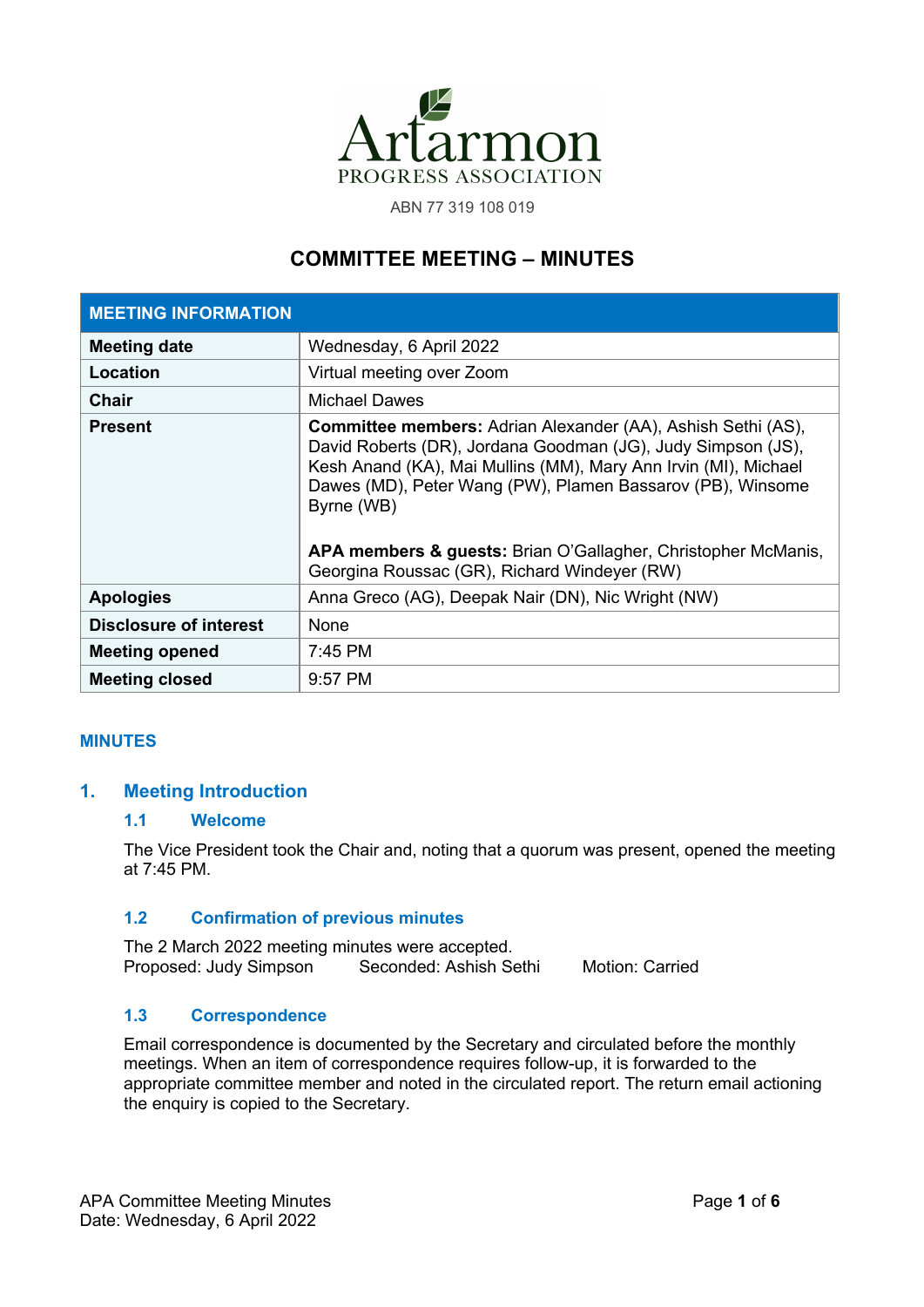This month's proposal included Development Applications for demolition which has raised concerns which the APA discussed in Agenda item 6.2.

# **1.4 Appointment of Peter Wang as APA Website Manager**

Motion to appoint Peter Wang as the new APA Website Manager was accepted. Proposed: Michael Dawes Seconded: Ashish Sethi Motion: Carried

# **2. WCC Councillors Update**

# **2.1 Monthly update**

- Monthly email update from Councillor Anna Greco was circulated to APA executive members
- Any other questions or items for follow up can be emailed to AG or GR after the meeting

# **3. Business arising from previous minutes / outstanding actions**

#### **Summary of meeting with new Willoughby MP, Tim James**

- **3.1 Improvements to Pacific Hwy/Mowbray Rd intersection**
	- Tim James was sympathetic to the idea and spoke about how the lights were not smart traffic lights

#### **3.2 Request to reconsider inaccessible east-side access to Artarmon Station**

Tim James did not think a lift would the right solution but is interested in the ramp idea

# **3.3 Proposed Herbert Street Precinct development concerns**

- Tim James believes the land should be used for medical purposes
- There was discussion on other appropriate sites for schools in the area
- Tim James also spoke to Health Minister, Brad Hazzard who advised it was only a concept plan at this stage
- MD sat in on the St Leonards LEP

#### **Other topics discussed with Tim James**

- No capacity for infrastructure build of the Northern Beaches Link
- Tim is the new legislative assembly chair on transport infrastructure
- Active transport was discussed
- Tim offered to speak at the next APA Public Information Meeting (PIM)

#### **Actions**

- JS has offered to type up a summary of the meeting, any actions, and the outcomes
- WB and DR proposed an idea for a news article in the Gazette on Tim James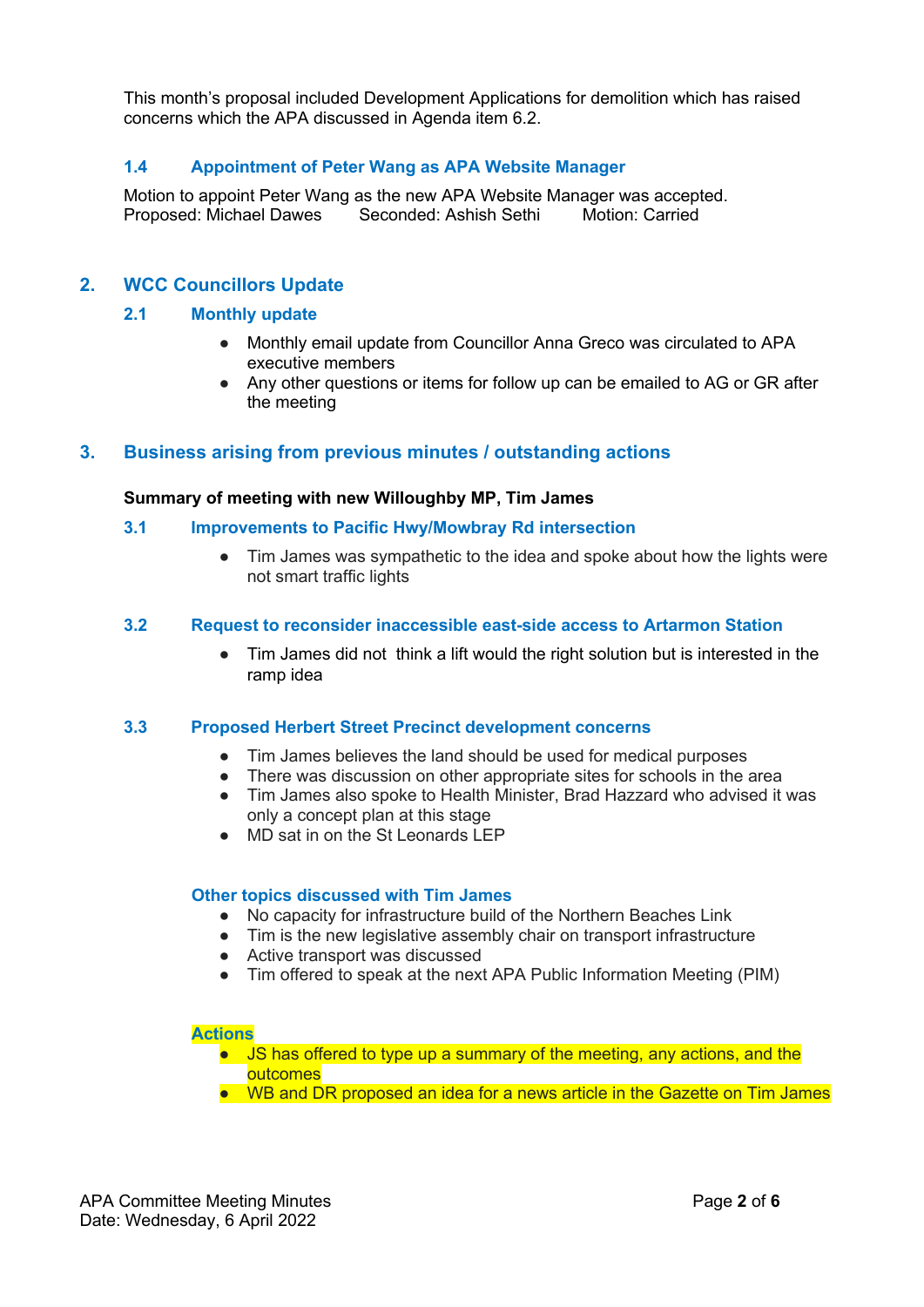### **Concerns / submissions progress with WCC**

# **3.4 Artarmon Loop bus correspondence to WCC**

- WCC has written back Council is delivering a Disability Transport Pan for 2021-2022. No bus shelters are being installed
- The APA still has some concerns and JG will send an email to the committee
- Action: JG to send email with concerns

# **3.5 Council's proposal to ban the right turn from Mowbray Rd into Hampden Rd during peak hours**

- Email received from Council today that this was just a proposal from Council
- MD gave feedback that earlier consultation with the community would be beneficial
- Action: MD to draft to put in a Gazette article as to the outcome

# **3.6 Draft WCC Urban Bushland Plan of Management 2021**

- Submission sent
- No further action this matter can be closed for now.

#### **3.7 Village Green update**

- No further updates
- MD requested an update however Council were unable to provide the final plans
- AS advised the businesses and Artarmon PS were concerned with disruption when the construction works start and queried the possibility of including a focused story on the upgrade; the businesses and/or in a special edition of the **Gazette**
- AA advised a couple of stories have already been done on the upgrade and the AVI should do the business story
- WB advised doing a special edition is difficult
- MD suggested the APA donates seating and several APA members were open to the idea
- The Treasurer suggested the budget could be \$500-600 however MD suggested it might be more in the region of \$5000
- Action: MD to talk to Council about the APA donating a cost of the seat with the a plaque
- Action: MD to re-circulate the original email with the ideas

#### **3.8 Street and garden maintenance list**

● Item was skipped due to lack of time

#### **APA ongoing initiatives/priorities**

# **3.9 Vision for Artarmon (East Artarmon, including old library site etc)**

● AA reports no further update at this time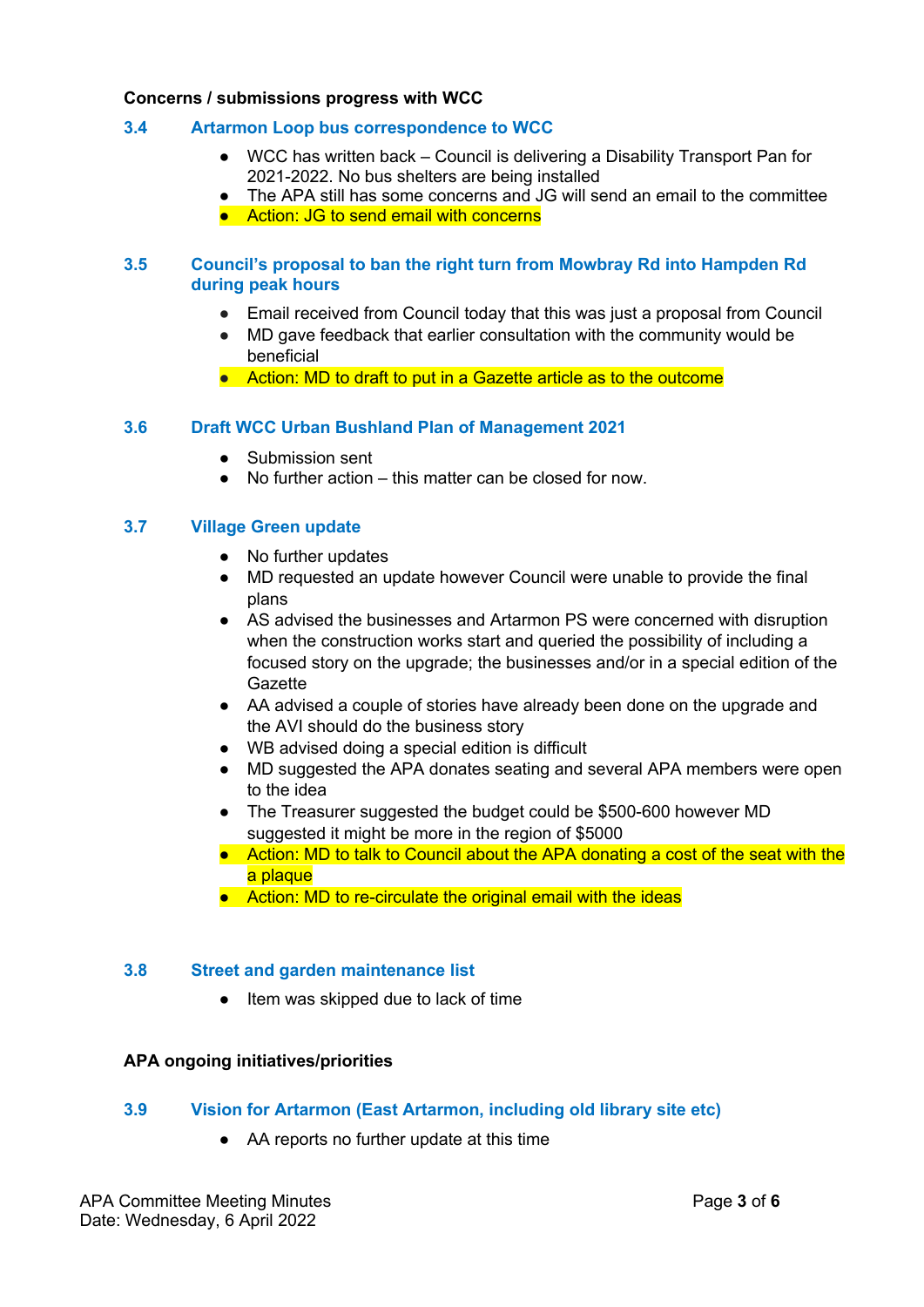# **3.10 APA community engagement & membership drive**

- No further update
- JG will be sending an email
- Action: AS to establish a working group, develop some plans and bring proposals back to the committee for voting

# **3.11 Upgrade APA website**

- Draft website currently out for review with the executive committee
- Action: MM to circulate comments

#### **3.12 Annual thank you event for Gazette advertisers, distributors & volunteers**

- The APA agreed to move this later in the year mid-November 2022 when the weather will be warmer
- JS asked for it not to coincide with Gazette delivery or the Dec APA meeting
- Action: AS to lead coordination and invitation to Gazette, advertisers, distributors, and volunteers

#### **3.13 Concerns about proposed pedestrian refuges at Elizabeth/Muttama and Artarmon/Elizabeth**

- MD advised WCC Senior Transport Engineer, Daniel Sui conducted some traffic studies. WCC will be changing the proposed design of the refuges, but this has not been formally announced yet
- Will result in loss of one parking spot

# **4. President's Items**

# **4.1 Email usage**

- Moved to discuss next month
- Action: MM to move to May agenda

# **4.2 Form group to work with Artarmon Public School P&C**

● AS advised this will be moved to the soon to be formed working group to drive community engagement & APA membership.

# **5. Committee Reports**

# **5.1 Gazette update**

- DR is going to write a story on the daughter of the blue-eyed one at the Dance Academy
- WB is asking for story submissions in the next two weeks
- AA advised Laing & Simmons are reaching 30 years this year and might be worthwhile doing a story
- Action: Please send any story ideas to WB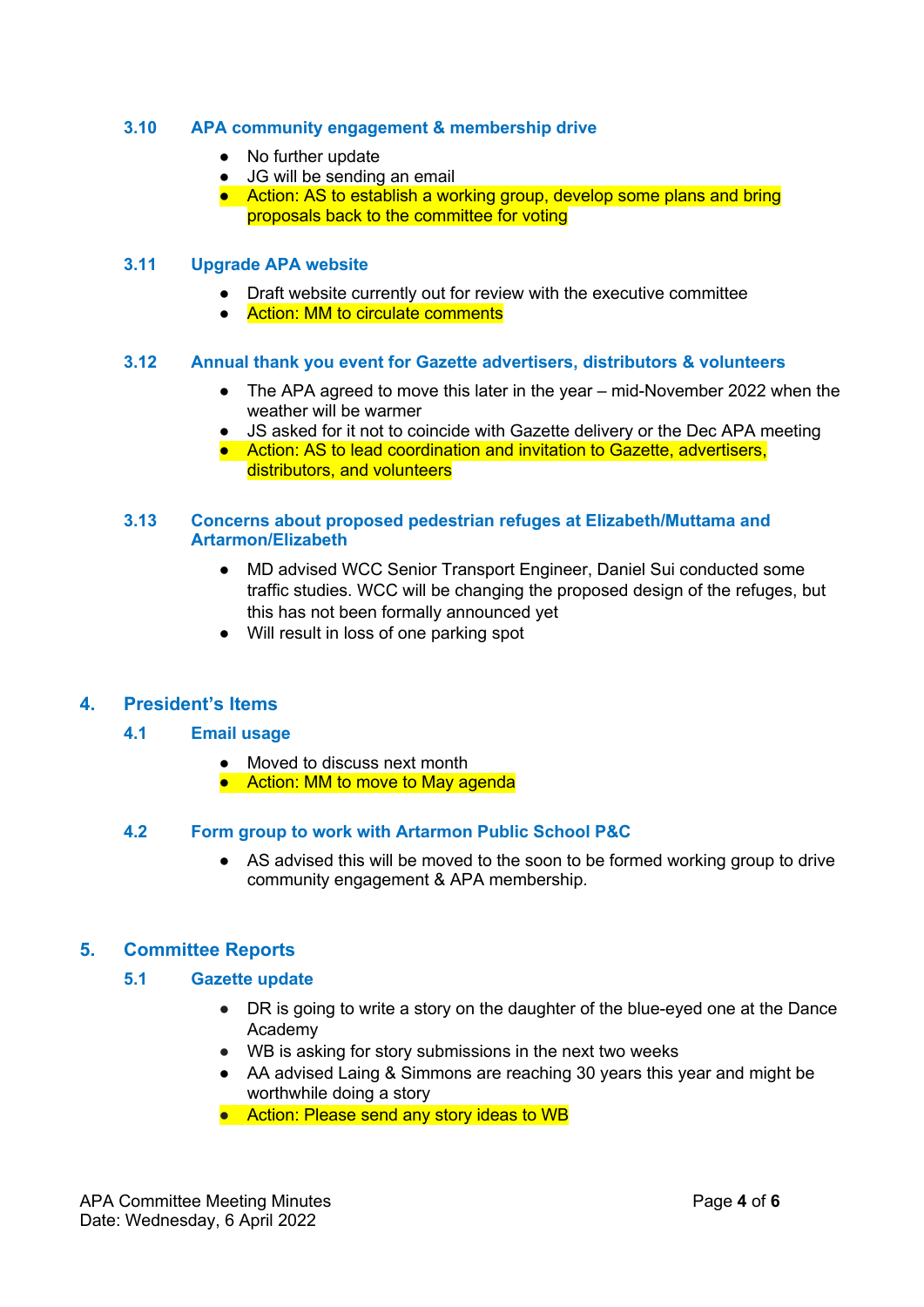# **5.2 Review of WCC Committee minutes**

● GR provided a verbal update

# **5.3 Treasurer's Report**

- Report circulated prior to the meeting
- The Treasurer gave a verbal update
- Heritage & History Project Coordinator (AA) also raised a request for reimbursement for previous search fees accumulated over the past few years which were withheld until the APA's financial position was stronger. All receipts/invoices are available for verification.
- AA advised the land title searches were for the history of Artarmon and documents purchased for the Artarmon History Projects, with the end outcome to be shared with the Genealogy Society and Council
- AS asked what the future costs are AA advised the bulk of the work was done but some future expenses are expected for ongoing title searches
- Action: Reimbursement was agreed to (with supporting invoices/receipts)

# **5.4 Federation of Willoughby Progress Associations update**

- JS provided a verbal update (update also circulated on email)
- Priorities were ranked and sent off
- Another meeting is set for Saturday 9 April 2022

# **6. Any other business**

# **6.1 Social media policy**

- Move to discuss next month due to time constrains
- Action: MM to move to May agenda

# **6.2 Agree to APA's position regarding demolition in Artarmon Heritage Conservation Area**

- There have been instances of heritage properties with the Artarmon Heritage Conservation Area that have been allowed to be demolished as per the wording in the WCC Development Control Plan (DCP) which allows for demolition if it is a reasonable alternative to retention
- BO advised demolition has always been allowed if the owners can defend their position that the costs to repair are more than the cost of rebuilding (financial viability test)
- The committee discussed the APA's position and whether the APA ought to have a statement supporting conservation and opposing the demolition of heritage buildings within the conservation area
- MD would like to propose that the APA makes a comment on the Development Control Plan (DCP) in the next Gazette and seek feedback from the community
- Action: Suggestion for BO to write an article in the next Gazette